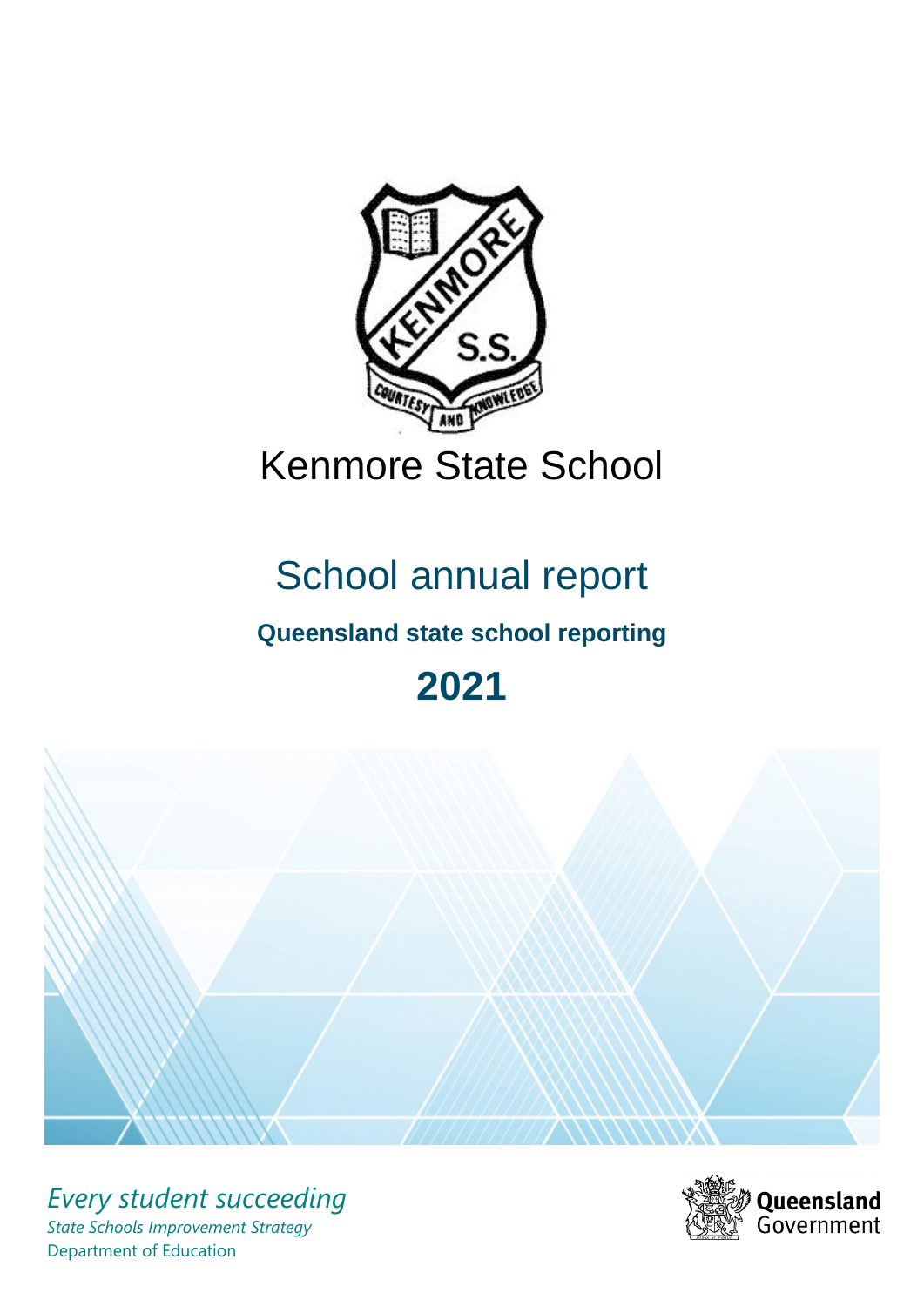**OFFICIAL – Public** Published as information source only. Public information used to create this report may not appear in this format in the public domain Please refer to disclaimer information.

#### **Contact details**

| <b>Postal Address</b> | PO Box 440 Kenmore 4069       |
|-----------------------|-------------------------------|
| <b>Phone</b>          | (07) 3327 2444                |
| Fax                   | (07) 3327 2400                |
| <b>Email</b>          | principal@kenmoress.eq.edu.au |
| Website               | https://kenmoress.eq.edu.au   |

#### **Disclaimer**

The materials presented in this report are distributed by the Department of Education (the department) as an information source only.

The information and data in this report is subject to change without notice.<br>The department makes no statements, representations, or warranties about the accuracy or completeness of, and you should not rely on, any informa report.

The department disclaim all responsibility and all liability (including without limitation, liability in negligence) for all expenses, losses, damages and costs you might incur as a result of the information in this report being inaccurate or incomplete in any way, and for any reason.

Despite our best efforts, the department makes no warranties that the information in this report is free of infection by computer viruses or other contamination.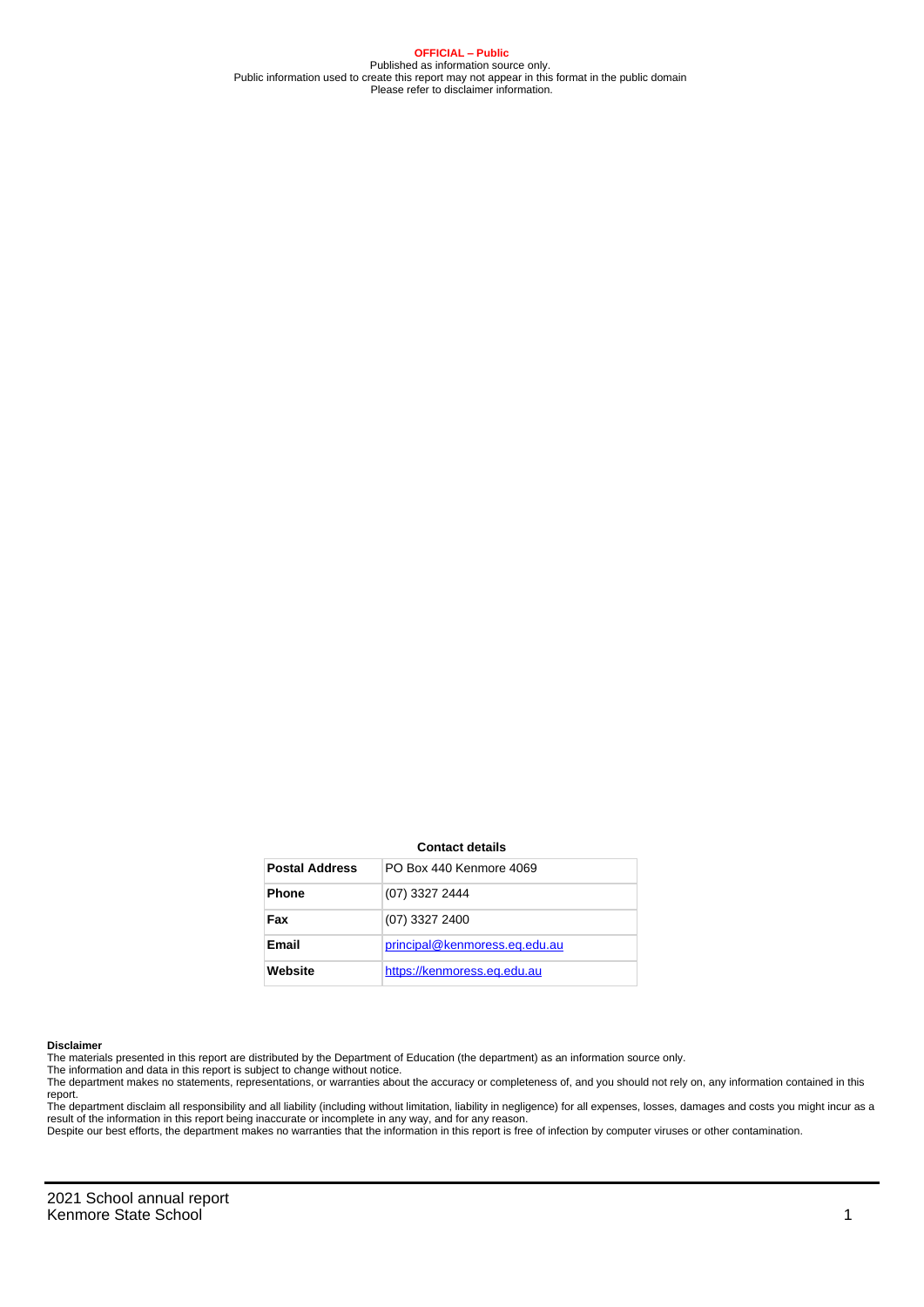| School context                   |                                                                                                                                                                                              |
|----------------------------------|----------------------------------------------------------------------------------------------------------------------------------------------------------------------------------------------|
| Coeducational or single sex      | Coeducational                                                                                                                                                                                |
| <b>Independent Public School</b> | <b>Yes</b>                                                                                                                                                                                   |
| Year levels offered in 2021      | Prep Year - Year 6                                                                                                                                                                           |
| Webpages                         | Additional information about Queensland state schools is located on the:<br>My School website<br>Queensland Government data website<br>Queensland Government schools directory website.<br>٠ |

# **Characteristics of the student body**

### **Student enrolments**

#### **Table 1: Student enrolments by year level**

|                   |      | <b>February</b> |      |      | <b>August</b> |      |
|-------------------|------|-----------------|------|------|---------------|------|
| <b>Year Level</b> | 2019 | 2020            | 2021 | 2019 | 2020          | 2021 |
| <b>Prep Year</b>  | 48   | 57              | 62   | 51   | 54            | 63   |
| Year 1            | 44   | 58              | 56   | 49   | 56            | 58   |
| Year 2            | 46   | 55              | 58   | 49   | 55            | 59   |
| Year <sub>3</sub> | 55   | 53              | 56   | 57   | 54            | 58   |
| Year 4            | 55   | 55              | 50   | 58   | 54            | 50   |
| Year <sub>5</sub> | 54   | 64              | 54   | 54   | 64            | 53   |
| Year <sub>6</sub> | 55   | 60              | 61   | 53   | 59            | 62   |
| <b>Total</b>      | 357  | 402             | 397  | 371  | 396           | 403  |

Notes

1. Student counts include headcount of all full- and part-time students at the school.

## **Average class sizes**

#### **Table 2: Average class size information for each phase of schooling**

| <b>Year Levels</b> | 2019 | 2020 | 2021 |
|--------------------|------|------|------|
| Prep – Year 3      | 26   | フフ   | 22   |
| Year 4 – Year 6    | 25   | 25   | 22   |

Notes

1. Classes are measured against the target of 25 students per teacher in Prep to Year 3 and Years 11 to 12, and target of 28 students per teacher in Years 4 to 10. Where composite classes exist across cohorts (e.g. Year 3/4) the class size targets would be the lower cohort target.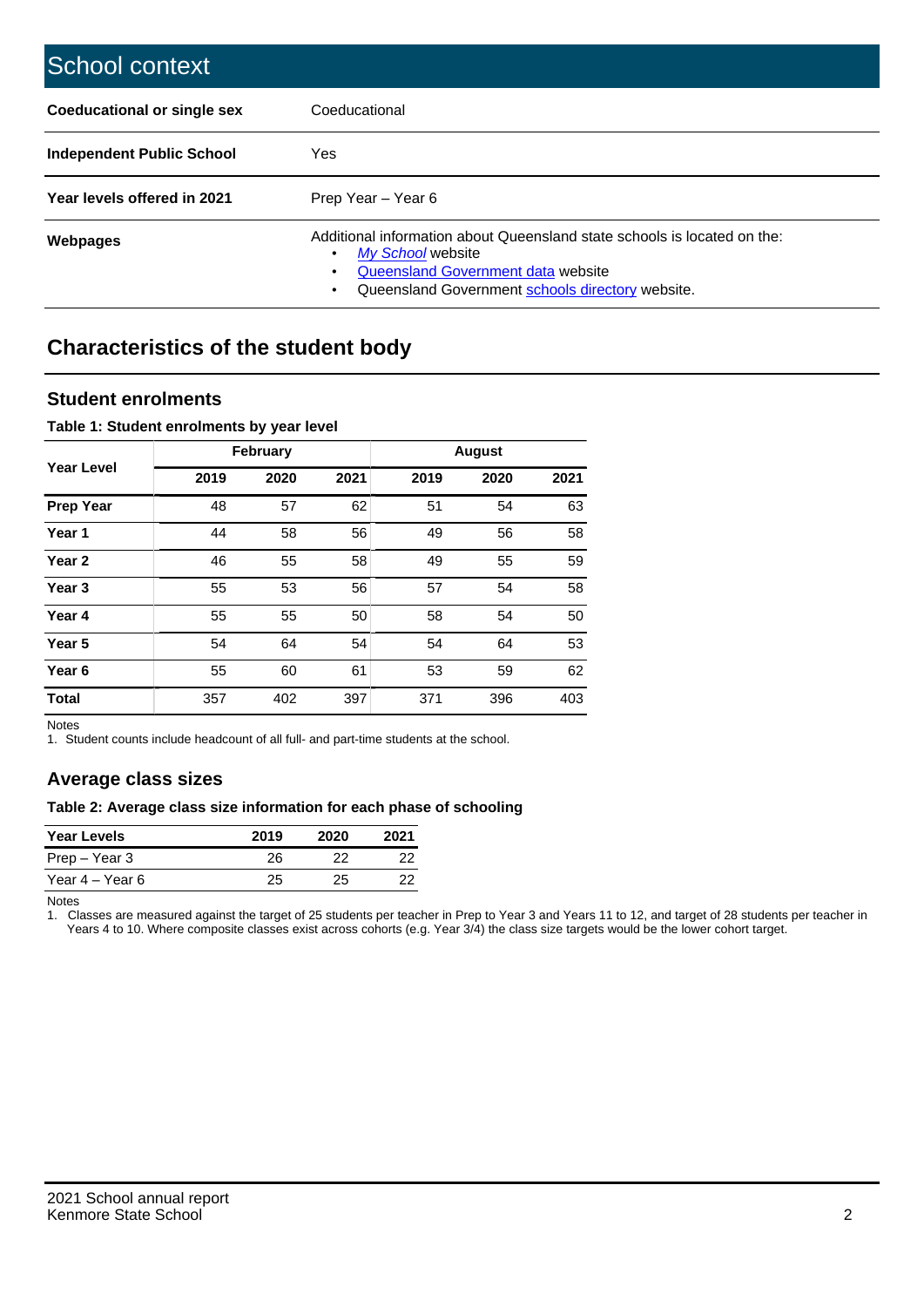## **Respectful relationships education**

To support students' learning, health and wellbeing all state schools are required to implement respectful relationships education through the Prep to Year 10 Australian Curriculum: Health and Physical Education and/or through school pastoral care programs across Prep to Year 12.

### **Parent, student and staff satisfaction**

Tables 3–5 show selected items from the Parent/Caregiver, Student and Staff School Opinion Surveys. In response to the COVID-19 health emergency, the annual school opinion surveys of students, teachers and staff were not administered in 2020. A new time series started in 2021 and data from this collection is not considered directly comparable with earlier collections due to significant methodology changes.

For state level information go to the **[School Opinion Survey](https://qed.qld.gov.au/publications/reports/statistics/schooling/schools/schoolopinionsurvey) webpage**.

#### **Table 3: Parent/Caregiver Survey**

| Percentage of parents/caregivers who agree <sup>1</sup> that:                                               | 2019   | 2020 | 2021  |
|-------------------------------------------------------------------------------------------------------------|--------|------|-------|
| This is a good school.                                                                                      | 100.0% |      | 94.0% |
| My child likes being at this school. <sup>2</sup>                                                           | 100.0% |      | 93.0% |
| My child feels safe at this school. <sup>2</sup>                                                            | 100.0% |      | 94.0% |
| My child's learning needs are being met at this school. <sup>2</sup>                                        | 97.9%  |      | 89.0% |
| My child is making good progress at this school. <sup>2</sup>                                               | 100.0% |      | 90.9% |
| Teachers at this school expect my child to do his or her best. <sup>2</sup>                                 | 100.0% |      | 95.9% |
| Teachers at this school provide my child with useful feedback about his or her school<br>work. <sup>2</sup> | 100.0% |      | 92.0% |
| Teachers at this school motivate my child to learn. <sup>2</sup>                                            | 100.0% |      | 93.0% |
| Teachers at this school treat students fairly. <sup>2</sup>                                                 | 95.8%  |      | 92.0% |
| I can talk to my child's teachers about my concerns. <sup>2</sup>                                           | 100.0% |      | 93.0% |
| This school works with me to support my child's learning. <sup>2</sup>                                      | 95.7%  |      | 94.0% |
| This school takes parents' opinions seriously. <sup>2</sup>                                                 | 97.9%  |      | 92.5% |
| Student behaviour is well managed at this school. <sup>2</sup>                                              | 95.8%  |      | 92.0% |
| This school looks for ways to improve. <sup>2</sup>                                                         | 97.9%  |      | 91.8% |
| This school is well maintained. <sup>2</sup>                                                                | 97.9%  |      | 94.9% |

Notes

1. Agree represents the percentage of respondents who Somewhat Agree, Agree or Strongly Agree with the statement.

2. Nationally agreed parents/caregiver items.

3. DW = Data withheld to ensure confidentiality.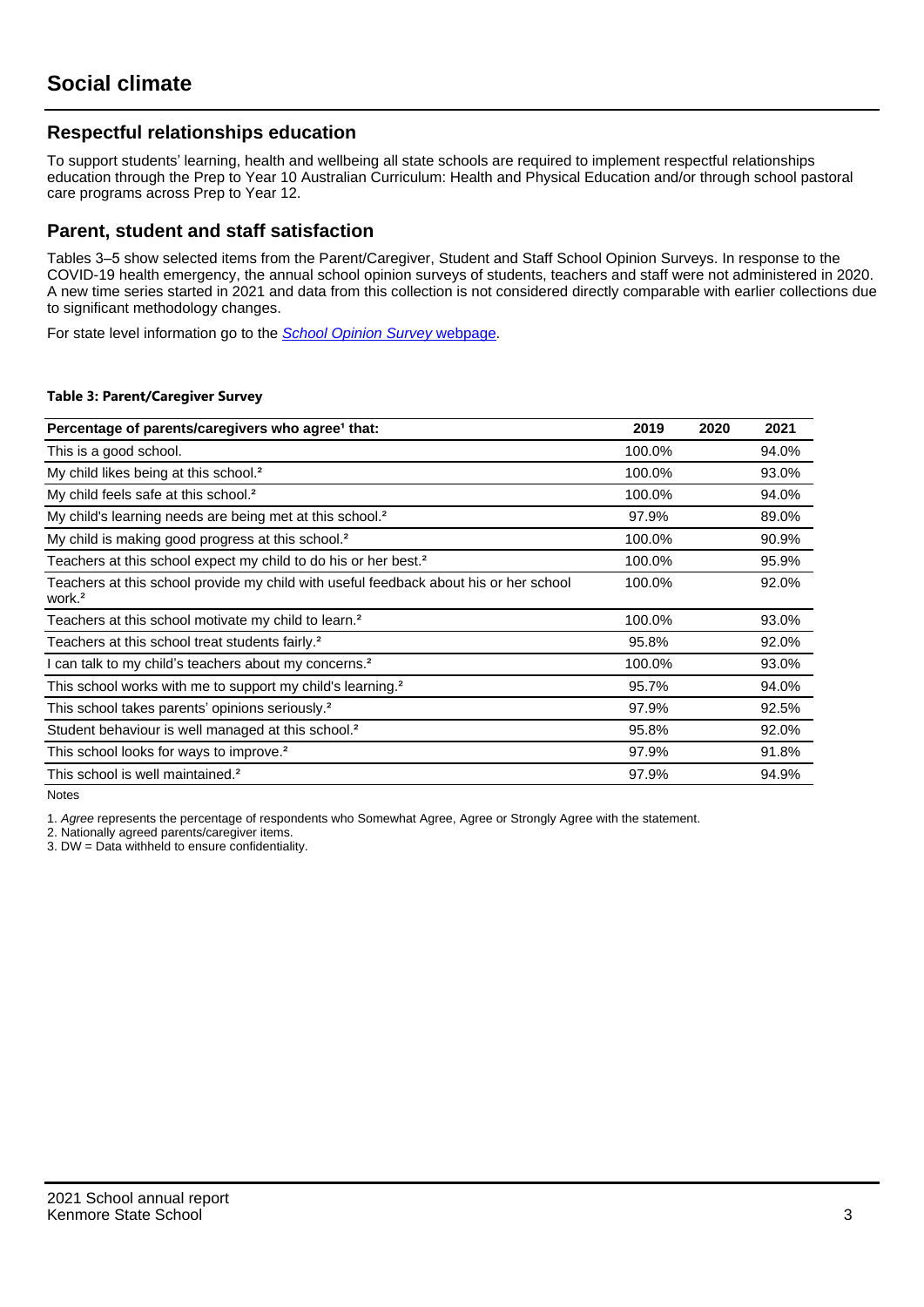#### **Table 4: Student Survey**

| Percentage of students who agree <sup>1</sup> that:                            | 2019   | 2020 | 2021   |
|--------------------------------------------------------------------------------|--------|------|--------|
| I like being at my school. <sup>2</sup>                                        | 98.1%  |      | 92.6%  |
| I feel safe at my school. <sup>2</sup>                                         | 100.0% |      | 98.1%  |
| My teachers motivate me to learn. <sup>2</sup>                                 | 100.0% |      | 94.5%  |
| My teachers expect me to do my best. <sup>2</sup>                              | 100.0% |      | 100.0% |
| My teachers provide me with useful feedback about my school work. <sup>2</sup> | 100.0% |      | 94.4%  |
| Teachers at my school treat students fairly. <sup>2</sup>                      | 96.2%  |      | 94.5%  |
| I can talk to my teachers about my concerns. <sup>2</sup>                      | 98.0%  |      | 90.9%  |
| My school takes students' opinions seriously. <sup>2</sup>                     | 98.1%  |      | 87.3%  |
| Student behaviour is well managed at my school. <sup>2</sup>                   | 100.0% |      | 92.2%  |
| My school looks for ways to improve. <sup>2</sup>                              | 100.0% |      | 94.5%  |
| My school is well maintained. <sup>2</sup>                                     | 100.0% |      | 96.4%  |
| My school gives me opportunities to do interesting things. <sup>2</sup>        | 98.0%  |      | 90.9%  |

Notes

1. Agree represents the percentage of respondents who Somewhat Agree, Agree or Strongly Agree with the statement.

2. Nationally agreed student items.

3. DW = Data withheld to ensure confidentiality.

#### **Table 5: Staff Survey**

| Percentage of staff who agree <sup>1</sup> that:                                                            | 2019   | 2020 | 2021   |
|-------------------------------------------------------------------------------------------------------------|--------|------|--------|
| I feel confident embedding Aboriginal and Torres Strait Islander perspectives across the<br>learning areas. | 100.0% |      | 84.2%  |
| I enjoy working at this school. <sup>2</sup>                                                                | 95.6%  |      | 100.0% |
| I feel this school is a safe place in which to work. <sup>2</sup>                                           | 100.0% |      | 100.0% |
| I receive useful feedback about my work at this school. <sup>2</sup>                                        | 100.0% |      | 100.0% |
| Students are encouraged to do their best at this school. <sup>2</sup>                                       | 100.0% |      | 100.0% |
| Students are treated fairly at this school. <sup>2</sup>                                                    | 100.0% |      | 100.0% |
| Student behaviour is well managed at this school. <sup>2</sup>                                              | 100.0% |      | 96.3%  |
| Staff are well supported at this school. <sup>2</sup>                                                       | 95.6%  |      | 100.0% |
| This school takes staff opinions seriously. <sup>2</sup>                                                    | 97.8%  |      | 100.0% |
| This school looks for ways to improve. <sup>2</sup>                                                         | 100.0% |      | 100.0% |
| This school is well maintained. <sup>2</sup>                                                                | 100.0% |      | 100.0% |
| This school gives me opportunities to do interesting things. <sup>2</sup>                                   | 100.0% |      | 100.0% |

Notes

1. Agree represents the percentage of respondents who Somewhat Agree, Agree or Strongly Agree with the statement.

2. Nationally agreed staff items.

3. DW = Data withheld to ensure confidentiality.

## **Description of how this school manages non-attendance**

Queensland state schools manage non-attendance in line with the Queensland Department of Education procedures: [Managing Student Absences and Enforcing Enrolment and Attendance at State Schools](https://ppr.qed.qld.gov.au/pp/managing-student-absences-and-enforcing-enrolment-and-attendance-at-state-schools-procedure); and [Roll Marking in State Schools,](https://ppr.qed.qld.gov.au/pp/roll-marking-in-state-schools-procedure) which outline processes for managing and recording student attendance and absenteeism.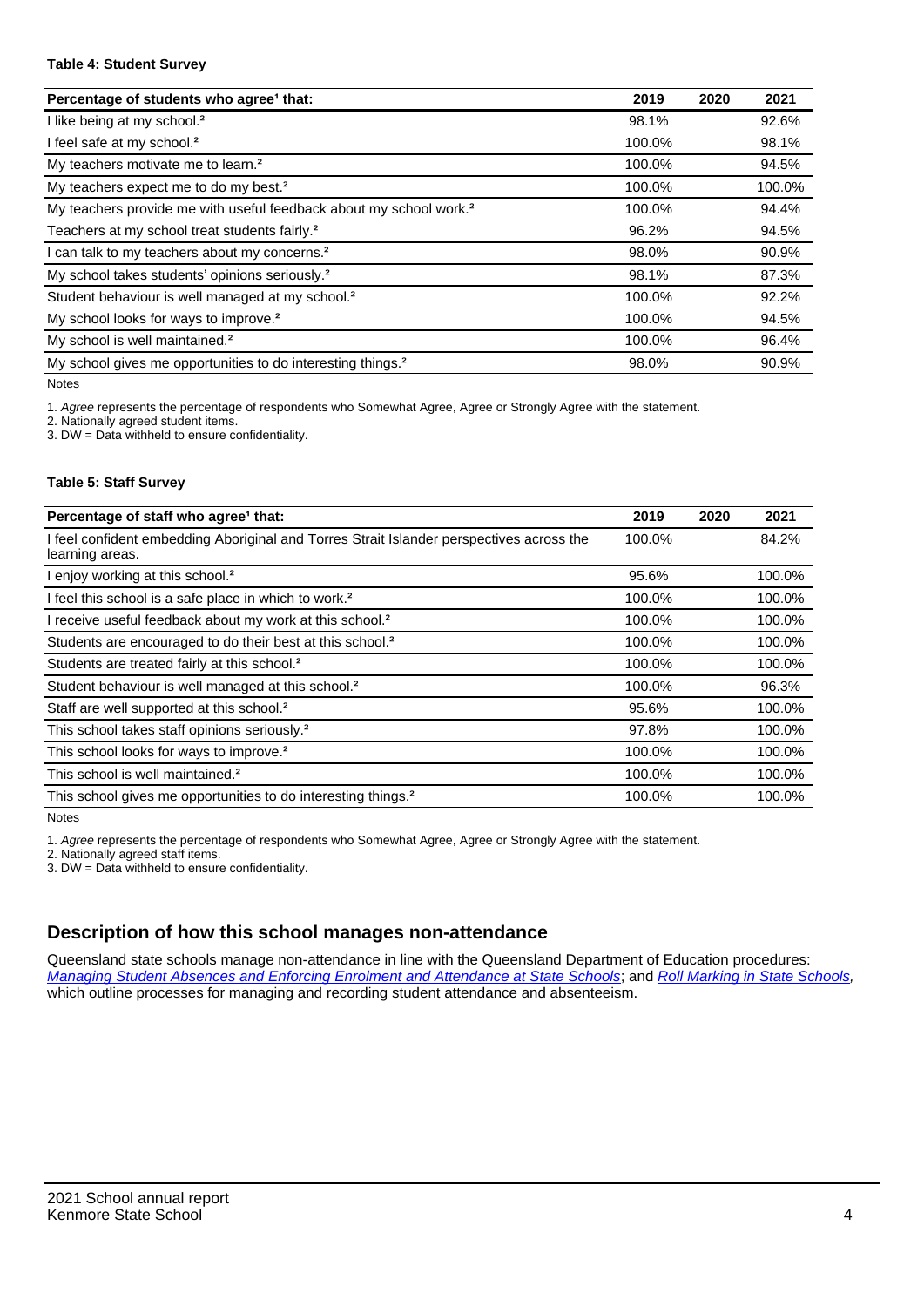## **School disciplinary absences**

#### **Table 6: Count of school disciplinary absences at this school**

| Type of school disciplinary absence | 2019 | 2020 | 2021 |
|-------------------------------------|------|------|------|
| Short suspension                    |      |      |      |
| Long suspension                     |      |      |      |
| Exclusion                           |      |      |      |
| Total                               | 4    |      | 2    |

Notes

1. School disciplinary absence (SDA) data is a total of short suspensions (1–10 days), long suspensions (11–20 days), exclusions and cancellations. 2. The number of SDAs is not the number of students who received an SDA as one student may be suspended several times in a school year. Each time a student is suspended it is recorded as an additional SDA. The data does not reflect the outcomes of appeal decisions.

3. 2020 data was impacted by the COVID-19 health emergency. There were significantly fewer SDAs during the home-based learning period (the first five weeks of Term 2) compared to other years.

# **School funding**

## **School income broken down by funding source**

School income, reported by financial year accounting cycle using standardised national methodologies and broken down by funding source is available via the  $My$  School website.

#### **How to access our income details**

- 1. Click on the My School link <http://www.myschool.edu.au/>.
- 2. Enter the school name or suburb of the school you wish to search.

|  | Search by school name or suburb |  | <b>School sector</b> |  | $\sim$ and $\sim$ represents the set of $\sim$ | <b>State</b> |  |  |  |
|--|---------------------------------|--|----------------------|--|------------------------------------------------|--------------|--|--|--|
|--|---------------------------------|--|----------------------|--|------------------------------------------------|--------------|--|--|--|

3. Click on View School Profile to access the school's profile.



4. Click on Finances and select the appropriate year to view school financial information.

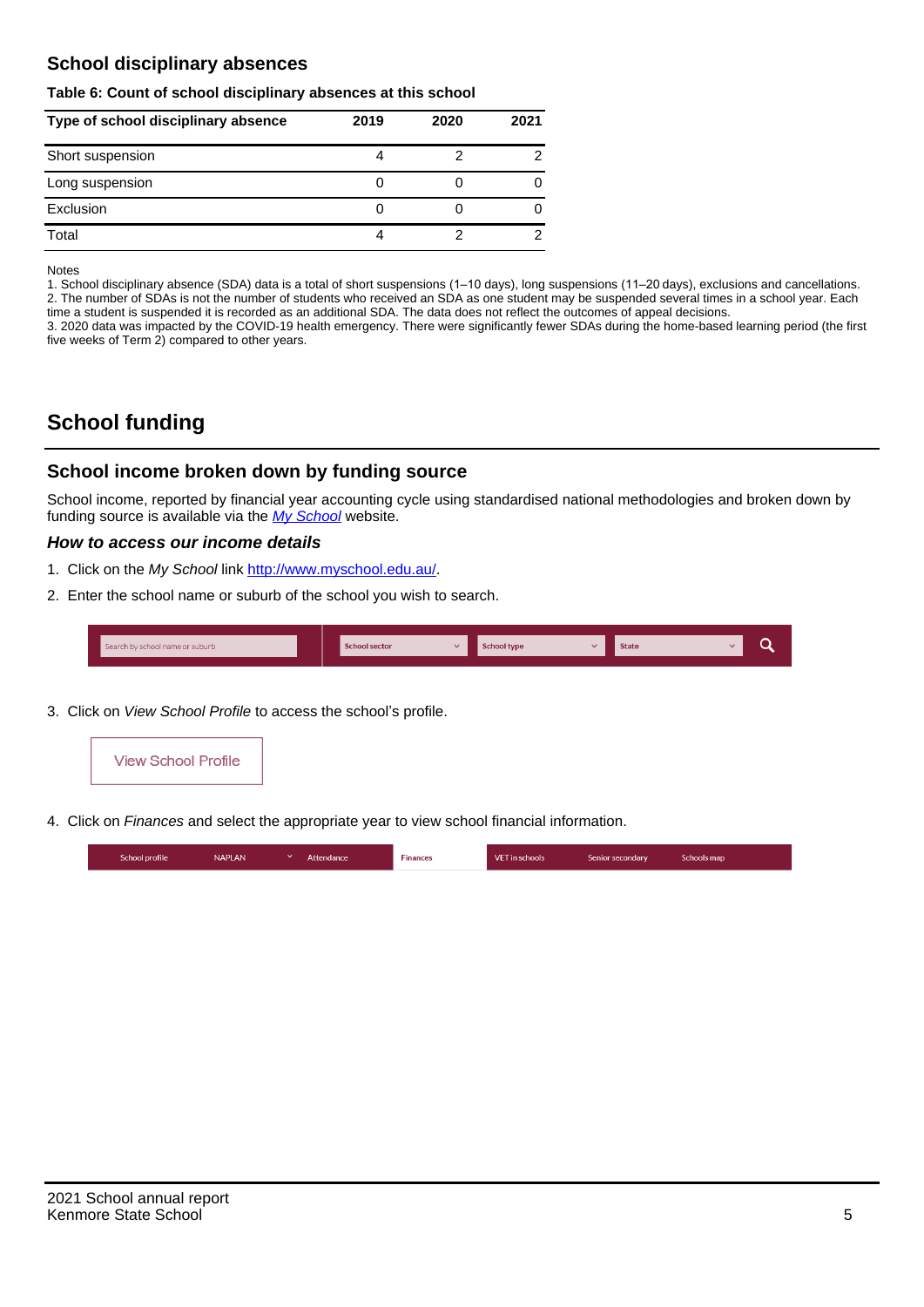# **Teacher standards and qualifications**

The Teacher registration eligibility requirements: Policy (p.1) states:

To be eligible for registration, a person must satisfy the Queensland College of Teachers (QCT) that they meet requirements regarding qualification and experience, or have otherwise met the requirements of the Australian Professional Standards for Teachers (APST). A person must also satisfy the QCT that they are suitable to teach and meet English language proficiency requirements. All these requirements are specified in the Act and the Education (Queensland College of Teachers) Regulation 2005 (the Regulation).

The qualifications required for teacher registration are successful completion of either -

- (a) a four-year initial teacher education program including teacher education studies of at least one year (e.g. a Bachelor of Education, or a double Bachelor degree in Science and Teaching) or
- (b) a one-year graduate initial teacher education program following a degree (e.g. a one-year Graduate Diploma of Education (Secondary) after a three-year Bachelor degree) or
- (c) another course of teacher education that the QCT is reasonably satisfied is the equivalent of (a) or (b). These are considered on a case-by-case basis.

For more information, please refer to the following link:

• <https://www.qct.edu.au/registration/qualifications>

# **Workforce composition**

## **Staff composition, including Indigenous staff**

#### **Table 7: Workforce composition for this school**

|                    |      | <b>Teaching staff</b> |                 |      | Non-teaching staff |                 |      | Indigenous staff |      |
|--------------------|------|-----------------------|-----------------|------|--------------------|-----------------|------|------------------|------|
| <b>Description</b> | 2019 | 2020                  | 2021            | 2019 | 2020               | 2021            | 2019 | 2020             | 2021 |
| Headcount          | 30   | 34                    | 34 <sub>1</sub> | 21   | 20                 | 19              |      |                  |      |
| <b>FTE</b>         | 24   | 29                    | 29.             | 12   | 12                 | 12 <sub>1</sub> |      |                  |      |

Notes

1. Teaching staff includes school leaders.

2. Indigenous refers to Aboriginal and Torres Strait Islander people of Australia.

3. FTE = full-time equivalent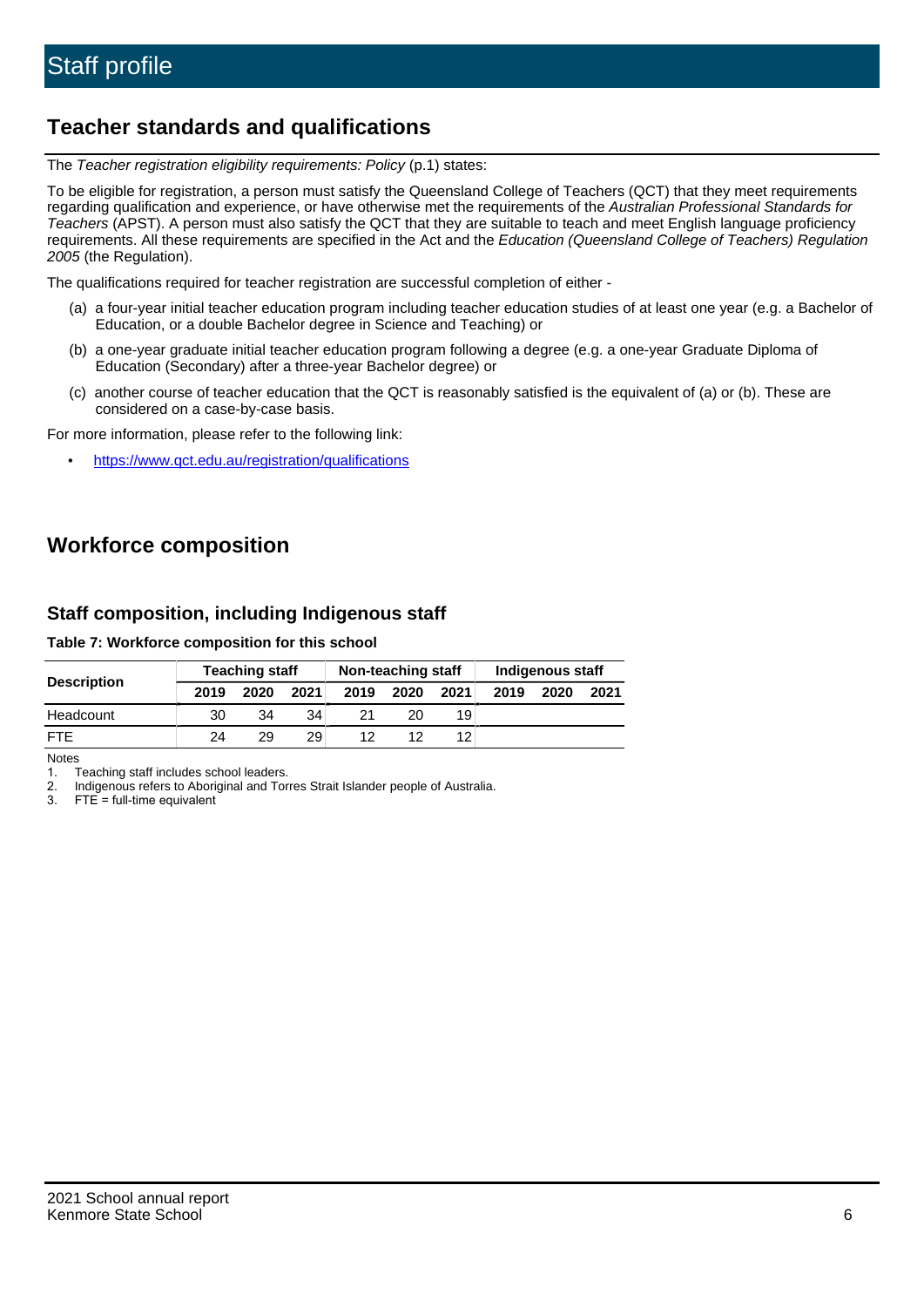# **Key student outcomes**

## **Student attendance**

Tables 8–9 show attendance rates at this school as percentages. In 2020, the COVID-19 health emergency affected student attendance in Queensland Government schools. Comparisons between 2020 and other years' attendance data should not be made.

#### **Table 8: Overall student attendance at this school**

| <b>Description</b>                                  | 2019 | 2020 | 2021 |
|-----------------------------------------------------|------|------|------|
| Overall attendance rate for students at this school | 95%  | 93%  | 95%  |

Notes

1. The attendance rate is the full- and part-time days attended as a percentage of enrolled school days.

2. Full-time students only.

#### **Table 9: Student attendance rates for each year level at this school**

| <b>Year Level</b> | 2019 | 2020 | 2021 |
|-------------------|------|------|------|
| Prep Year         | 96%  | 93%  | 95%  |
| Year 1            | 95%  | 93%  | 95%  |
| Year 2            | 95%  | 92%  | 95%  |
| Year 3            | 96%  | 94%  | 95%  |
| Year 4            | 95%  | 94%  | 96%  |
| Year 5            | 95%  | 93%  | 94%  |
| Year <sub>6</sub> | 95%  | 93%  | 94%  |

Notes

1. The attendance rate is the full- and part-time days attended as a percentage of enrolled school days.

2. Full-time students only.

3. DW = Data withheld to ensure confidentiality